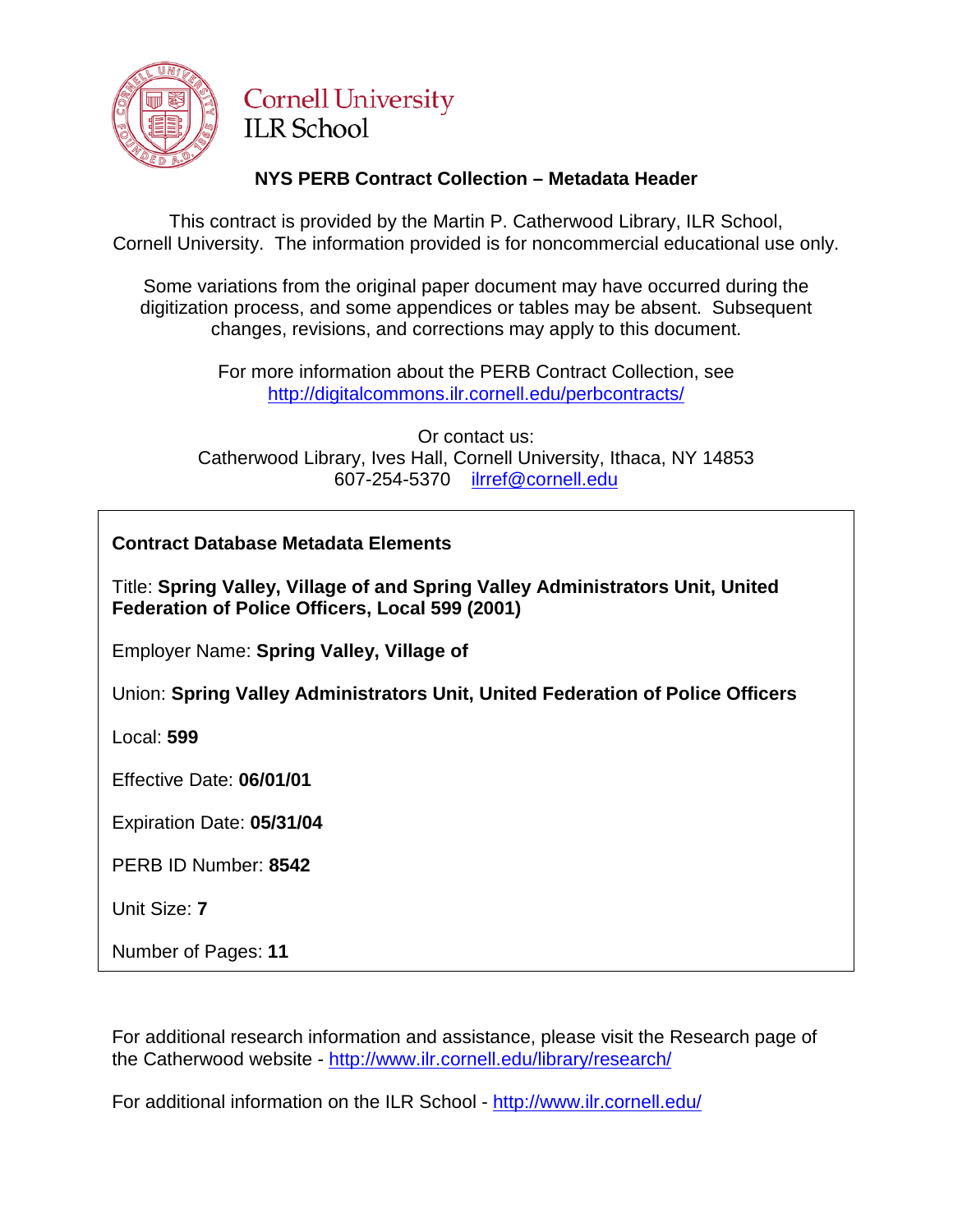# 8542\_05312004

Spring Valley, Village Of And Spring Valley Administrators Unit

# **AGREEMENT**

between

# **VILLAGE OF SPRING VALLEY**

and the

# UNITED FEDERATION OF POLICE OFFICERS, INC.

on behalf of

Village of Spring Valley Administrators

June 1, 2001 through May 31, 2004



AUG 30 2002 **NYS PUBLIC EMPLOYMENT** 

**RELATIONS BOARD** 

 $\mathbf{1}$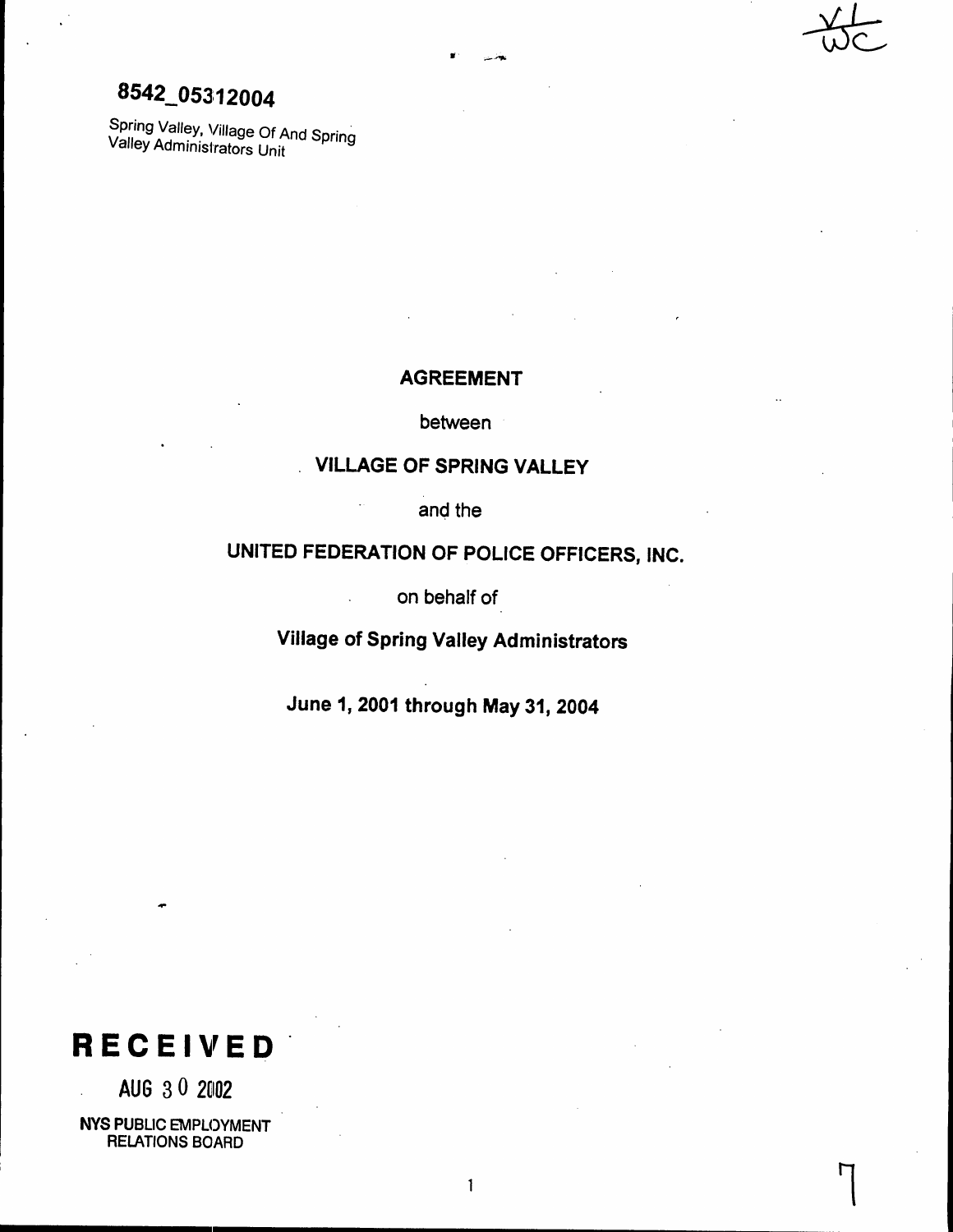# Table of Contents

| Article 1.  | Term of Contract --------------------------  | 3  |
|-------------|----------------------------------------------|----|
| Article 2.  | Recognition -------------------------------  | 3  |
| Article 3.  |                                              | 3  |
| Article 4.  | Longevity ---------------------------------  | 4  |
| Article 5.  | Overtime ---------------------------------   | 4  |
| Article 6.  | Vacations --------------------------------   | 4  |
| Article 7.  | Paid Holidays -----------------------------  | 5  |
| Article 8.  | Personal Leave Days ------------------------ | 5  |
| Article 9.  | Bereavement Leave Days --------------------- | 5  |
| Article 10. | Miscellaneous Leave Days ------------------  | 5  |
| Article 11. | Health Plan -------------------------------  | 6  |
| Article 12. | Life Insurance ----------------------------  | 7  |
| Article 13. | Miscellaneous Insurance Benefits ----------  | 7  |
| Article 14. | Sick Leave --------------------------------  | 7  |
| Article 15. | Retirement --------------------------------  | 8  |
| Article 16. | Agency Shop ----------------------------     | 8  |
| Article 17. | Payroll Deductions -----------------------   | 8  |
| Article 18. | Grievance and Arbitration Procedure -------  | 8  |
| Article 19. | No Strike --------------------------------   | 9  |
| Article 20. | Representation on Disputes ----------------  | 9  |
| Article 21. | Continuance of Benefits During Impasse ----  | 9  |
| Article 22. | Legislative Notice ------------------------  | 9  |
| Article 23. | Savings Clause ----------------------------- | 9  |
| Article 24. | Employer-owned Vehicles -------------------  | 10 |
| Article 25. | Work Hours -------------------------------   | 10 |
| Article 26. | Retroactivity of Agreement ----------------  | 10 |
| Article 27. | Save Harmless ---------------------------    | 10 |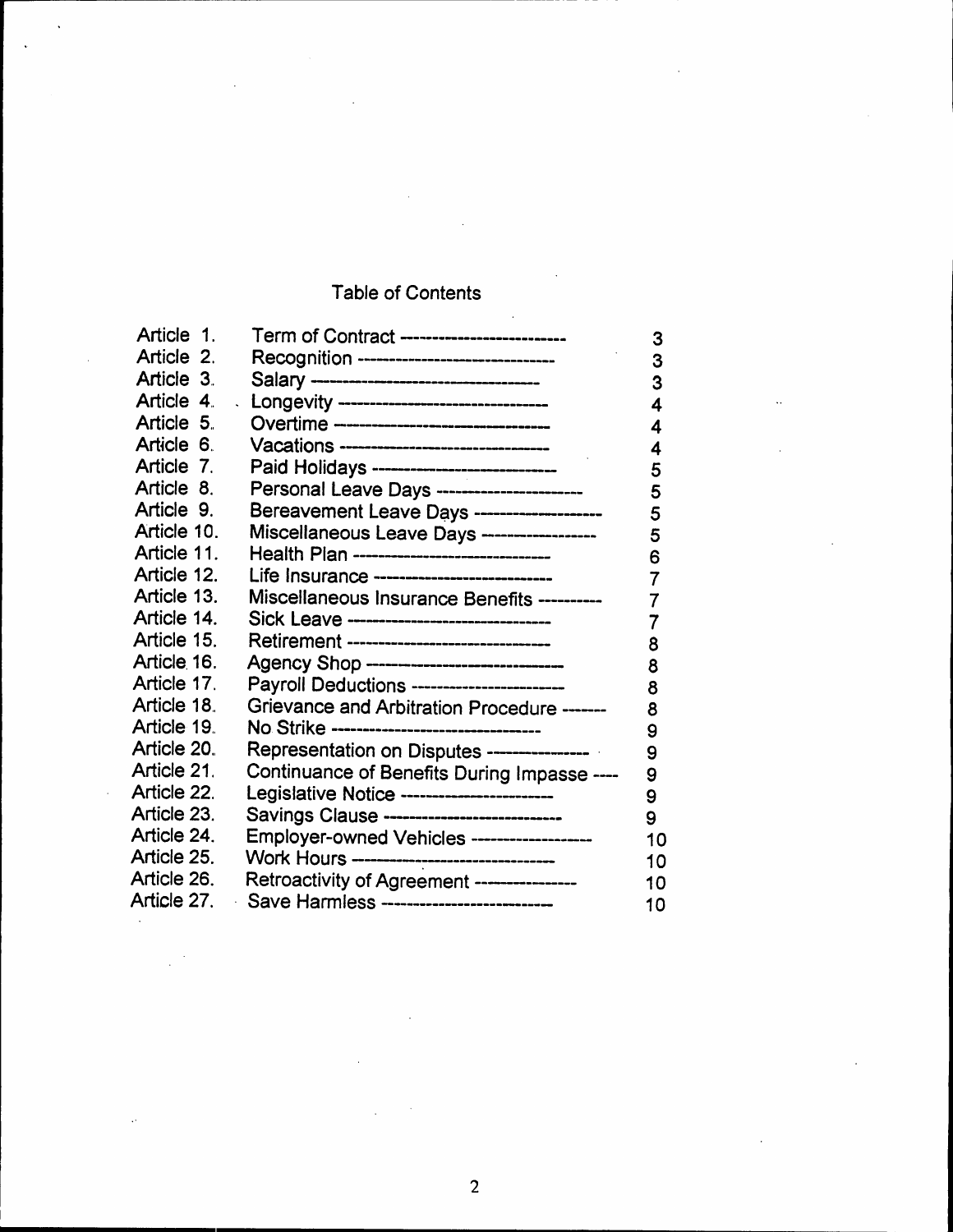AGREEMENT made as of this 31st day of December, 2001, by and between the VILLAGE OF SPRING VALLEY, a municipal corporation duly organized under and by virtue of the laws of the State of New York, having its principal offices at premises 200 N. Main St., Spring Valley, New York 10977, hereinafter designated as "Employer", and UNITED FEDERATION OF POLICE OFFICERS, INC., Post Office Box 76, 540 North State Road, Briarcliff Manor, New York 10510, hereinafter designated as "Federation", on behalf of the Village of Spring Valley Administrators (Local 599), hereinafter designated as "Employees".

### WITNESSETH:

NOW, THEREFORE, in consideration of the promises, and in view of the mutual desire of the parties to continue the harmonious cooperative relationship existing between them, it is hereby agreed as follows:

# **ARTICLE 1. TERM OF CONTRACT**

This agreement shall continue for a period commencing June 1, 2001 and terminating May 31, 2004. It is understood and agreed by the parties that this agreement shall encompass and contain all applicable provisions relating to terms and conditions of employment in one (1) document.

# **ARTICLE 2. RECOGNITION**

The Employer recognizes the Federation as the exclusive representative of all those employees of the Village of Spring Valley designated as Administrators (to include the titles of Justice Court Clerk, Building Inspector, Superintendent Public Works, Section 8 Administrator, Director Housing & Community Development, Recreation Activities Coordinator and Youth Bureau Director), in all matters pertaining to salary benefits and other conditions of employment for the period commencing on the effective date of such recognition, as is contained in the resolution of the Village of Spring Valley Board of Trustees.

# **ARTICLE 3. SALARY**

| 4.0%     | 4.0%     | 2.0%     | 2.0%     |
|----------|----------|----------|----------|
| 06/01/01 | 06/01/02 | 06/01/03 | 12/01/03 |
|          |          |          |          |
| \$73,334 | \$76,267 | \$77.792 | \$79.348 |
| \$73.153 | \$76,079 | \$77,601 | \$79,153 |
| \$69,460 | \$72,238 | \$73,683 | \$75.157 |
| \$64,465 | \$67,044 | \$68,385 | \$69,753 |
| \$42,198 | \$43,886 | \$44.764 | \$45,659 |
| \$46,800 | \$48,672 | \$49,645 | \$50,638 |
|          |          |          |          |

The annual base salary of members of the Federation shall be effective on the dates listed and he determined as follows:

Said salary to apply only to current title holders. Starting salary for future title holders to be set by the Employer.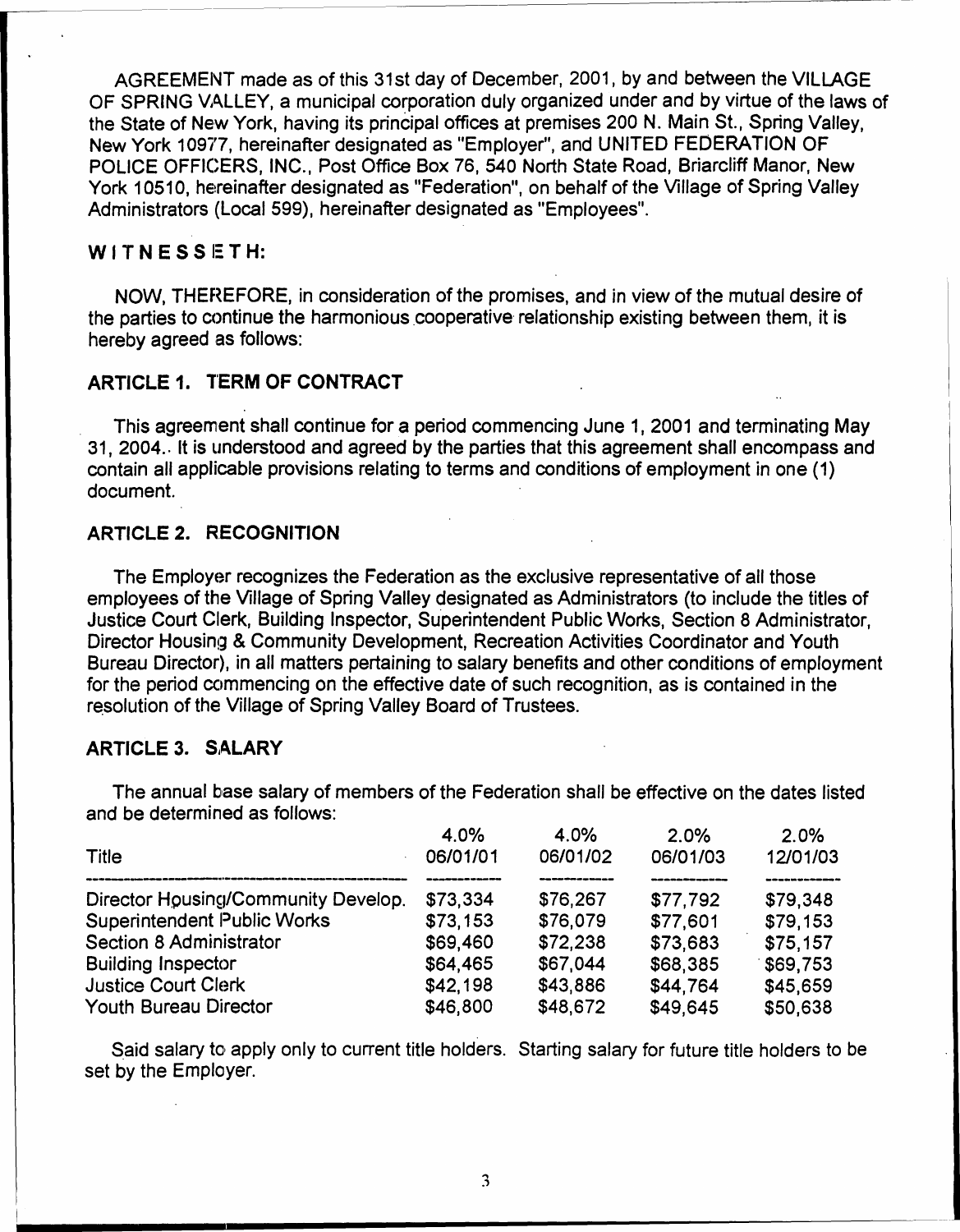#### ARTICLE 4. L.ONGEVITY

Each Employee shall receive annually an additional increment of two and one-half (2.5%) percent of said Employee's annual salary for each full four (4) years of service, up to a maximum of five (5) increments. Longevity shall calculated and paid as follows: On the date of each 4 year anniversary, the Employee's then base salary shall be multiplied by the number of his/her longevity steps (at 2.5% per step for a maximum of 5 steps) and this amount shall be paid to the Employee in addition to his/her base salary in each of the next 4 years. The fifth increment shall commence January 1, 2005. All Employees in service as of the effective date of this agreement shall receive credit for longevity for Village service predating the effective date of the contract.

#### ARTICLE 5. QIVERTIME

A. Employees shall be paid for overtime pursuant to the Fair Labor Standards Act in effect on the commencement date of this agreement. All qualifying overtime must receive prior approval from the Mayor.

B. The Building Inspector is expected to be available during normal working hours and to attend Planning Board and Zoning Board of Appeals meetings. When called out for an emergency nature, the Building Inspector will be credited with a minimum of two (2) hours and is expected to take compensatory time as soon as possible. There shall be no accumulation of time credit for compensation, including time spent at Planning Board and Zoning Board meetings. Travel time shall not be considered overtime.

C. The Superintendent of Public Works position calls for a forty (40) hour work week with paid overtime for all emergency and necessary overtime, which should be taken in cash at straight time and approved by the Mayor prior to payroll; or, as compensatory time taken within a short period. Non-emergency overtime shall require prior approval of the Mayor, or his designee. There shall be no more than eighty (80) hours per year in overtime. The 80 hour cap may increased only with the authorization of the Mayor, or his designee. When called out, the Superintendent of Public Works shall be credited with a minimum of two (2) hours. Travel time shall not be considered overtime.

### ARTICLE 6. VACATIONS

A. All Employees shall be entitled to consecutive working days of paid vacation according to the following schedule:

| First year of employment | 10 working days |
|--------------------------|-----------------|
| Third year of employment | 15 working days |
| Fifth year of employment | 20 working days |
| Tenth year of employment | 25 working days |

B. When an Employee has vacation credits in excess of ten (10) days, vacation shall normally be taken to a maximum of ten (10) days per vacation use, except as otherwise. approved by the mayor.

C. Each Employee may roll over one quarter *(25%)* of any unused vacation to the following year. Any vacation time that is rolled over must be used during that following year. Should an Employee separate from service with the Village the vacation time accrued shall be paid.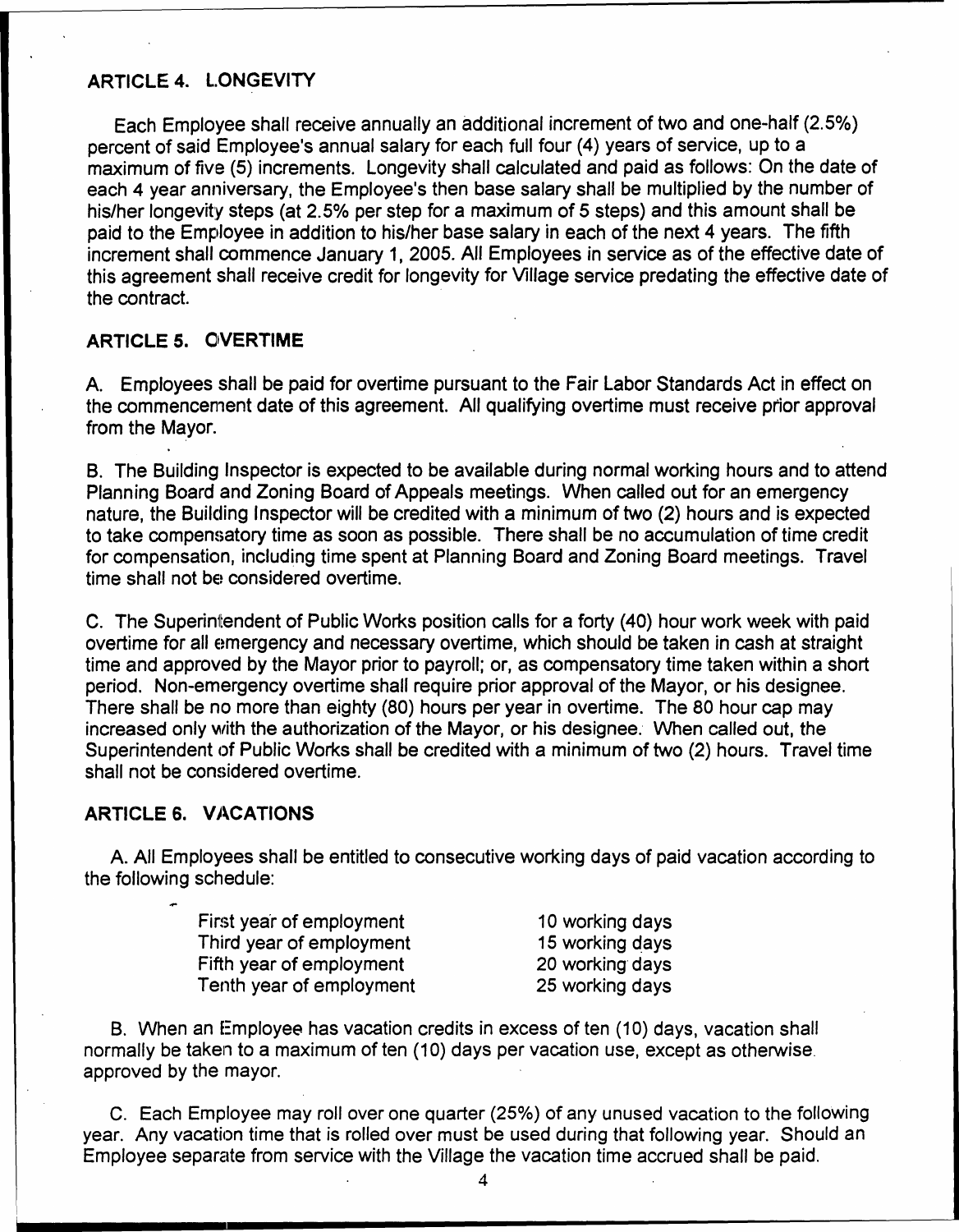D. If an Employee dies while in service to the Village, the Employee's estate shall be entitled to payment of all vacation and compensatory time credits. Should an employee separate from service with the Village, other than termination, the time accrued shall be taken prior to the date of separation. .

E. Vacation time may be taken under the following conditions:

1. A request for vacation time for one (1) week or more is to be submitted by the employee at least thirty (30) days prior to vacation. Such request will not be unreasonably denied.

2. Vacations must be taken within the twelve (12) month period following the Employee's anniversary date, unless an extension thereof has been approved by the Mayor and/or Village Board of Trustees. If an Employee's properly submitted written request for use of vacation time is denied, the Employee shall receive a written statement of the reasons for such denial within five (5) working days.

3. Emergency vacation time may be taken by an Employee upon approval of the Mayor.

## ARTICLE 7. PAID HOLIDAYS

All Employees will receive twelve (12) paid holidays, enumerated below. In the event an Employee shall work on such holiday, it shall be by written request of the Mayor, he/she shall receive compensatory time, at one and one-half (1.5) times the hours worked, in addition to the holiday pay for such holiday.

> New Year's Day Martin Luther King's Birthday Lincoln's Birthday Washington's Birthday **Memorial Day** Independence Day

Labor Day Columbus Day Election Day Thanksgiving Day Day after Thanksgiving Christmas Day

# ARTICLE 8. PERSONAL LEAVE DAYS

Every Employee will be entitled to five (5) paid personal leave days per year. Days may only be taken upon notice to, and approval from, the Mayor, with the exception of an emergency situation which shall be documented upon return to work. At the end of each year, unused personal leave time shall be added to the Employee's accrued sick time.

## ARTICLE 9. BEREAVEMENT LEAVE DAYS

Each Employee shall receive up to five (5) consecutive working days of bereavement leave with pay in the event of the death of parent, spouse, children, brother, sister, brother-in-law, sister-in-law, grandchildren, grandparent, mother-in-law and father-in-law, or significant other.

# ARTICLE 10. MISCELLANEOUS LEAVE DAYS

In addition to other leave as provided in this Agreement, Employees shall be granted leave in the following categories pursuant to applicable law: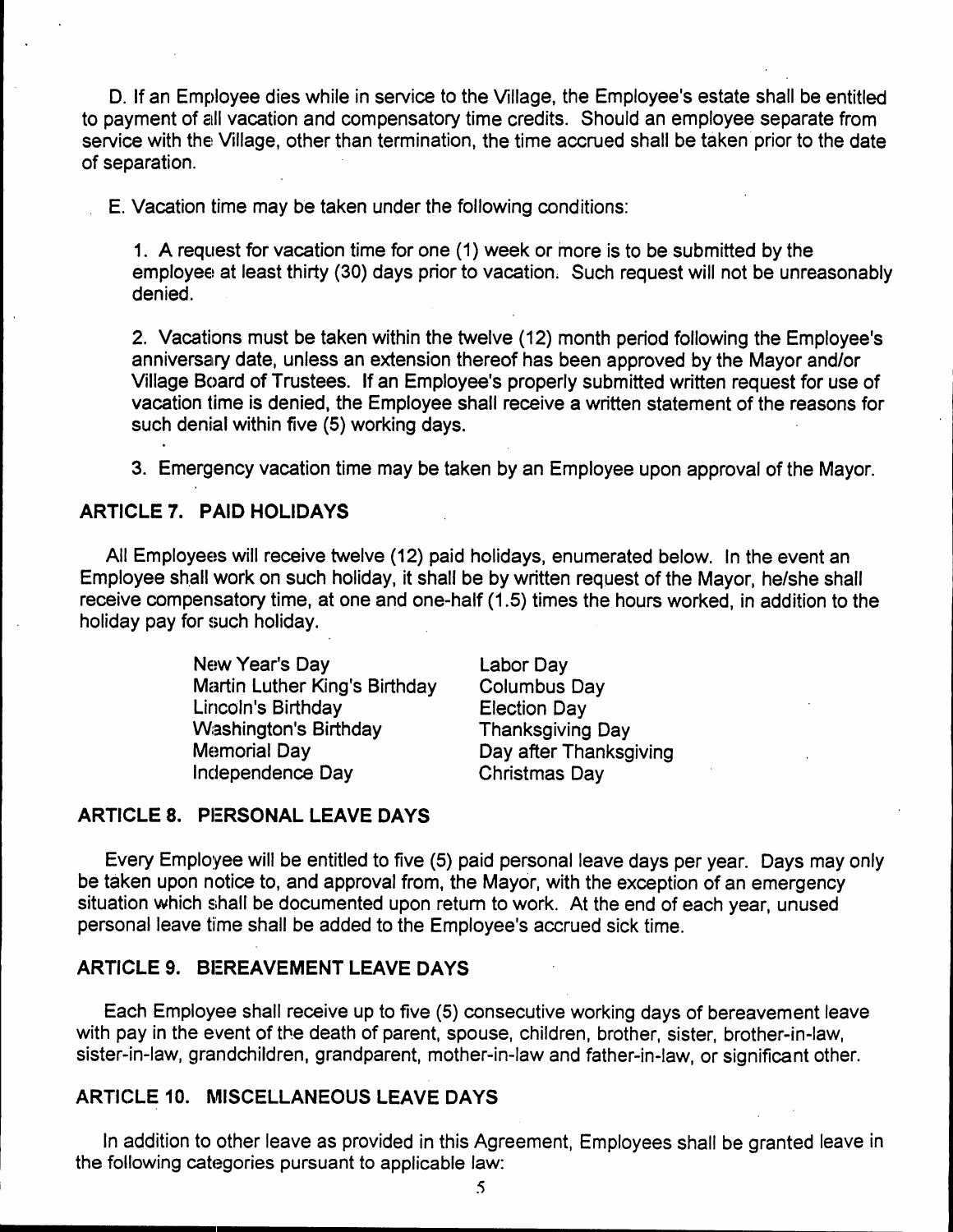- A. Education at the sole discretion of the Mayor and the Village Board.
- B. Military
- C. Family Leave Act of 1995, accumulated sick and vacation days to constitute part of the required leave period. .
- D. Jury duty Employees shall be paid full salary for duration of jury duty and shall reimburse the Village for jury duty fees that the employee may receive as a result of such service.

# ARTICLE 11. HEALTH PLAN

A. The Employer shall, pursuant to this agreement, participate in the State Health Insurance Plan, or a substantially equal plan (with the intent not to diminish the benefits of the current plan), whereby it shall pay one hundred percent (100%) of the cost of the premium on behalf of its Employees to provide for such Employee's Blue Cross Hospitalization, Blue Shield Surgical Medical Protection and Metropolitan Life Insurance Company Major Medical Benefrts, all as is provided for in "The Empire Plan" offered through the New York Civil Service Commission. Each of such plans and the Statewide plan shall provide coverage for all dependents of an Employee. The Employer may, at its option, substitute an alternative plan which is substantially equal to (and with the intent not to diminish) the one currently provided. The Employer shall give the Union not less than forty-five (45) days prior notice of such change.

New Employees hired after June 1, 1997 shall contribute fifteen (\$15.00) dollars per month for single coverage and forty (\$40.00) dollars per month for family coverage.

B. In addition to the above, the Employer shall provide a Dental and Optical Plan for Employees and their dependants, the premiums of which shall be fully paid by the Employer. Such Optical Plan and Dental Plan shall be chosen by the Employees. The cost of said plans are not to exceed CSEA levels. The Employer may, at its option, substitute alternative plans which are substantially equal to (and with the intent not to diminish) the benefits of the ones currently provided, and shall give the Union not less than forty-five (45) days prior notice of such change. .

C. Employees hired prior to June 1, 1987 who leave the service of the Employer and who have completed at least fifteen (15) years of combined municipal service, and their eligible dependents, shall continue thereafter to participate in the State Health Insurance Plan and shall have premiums for the plan wholly paid for by the Employer. (This provision applies only to health insurance and does not include dental, optical, life insurance, etc.)

Employees hired after June 1, 1987 who retire, under the requirement of the NYS Retirement System. from the service of the Employer and who have completed at least fifteen (15) years of service to the Employer, and their eligible dependents, shall continue thereafter to participate in the State Health Insurance Plan and shall have premiums for the plan wholly paid for by the Employer (this provision applies only to health insurance and does not include dental, optical, life insurance, etc.). Those Employees who contribute to their health insurance plan shall continue to do so into retirement.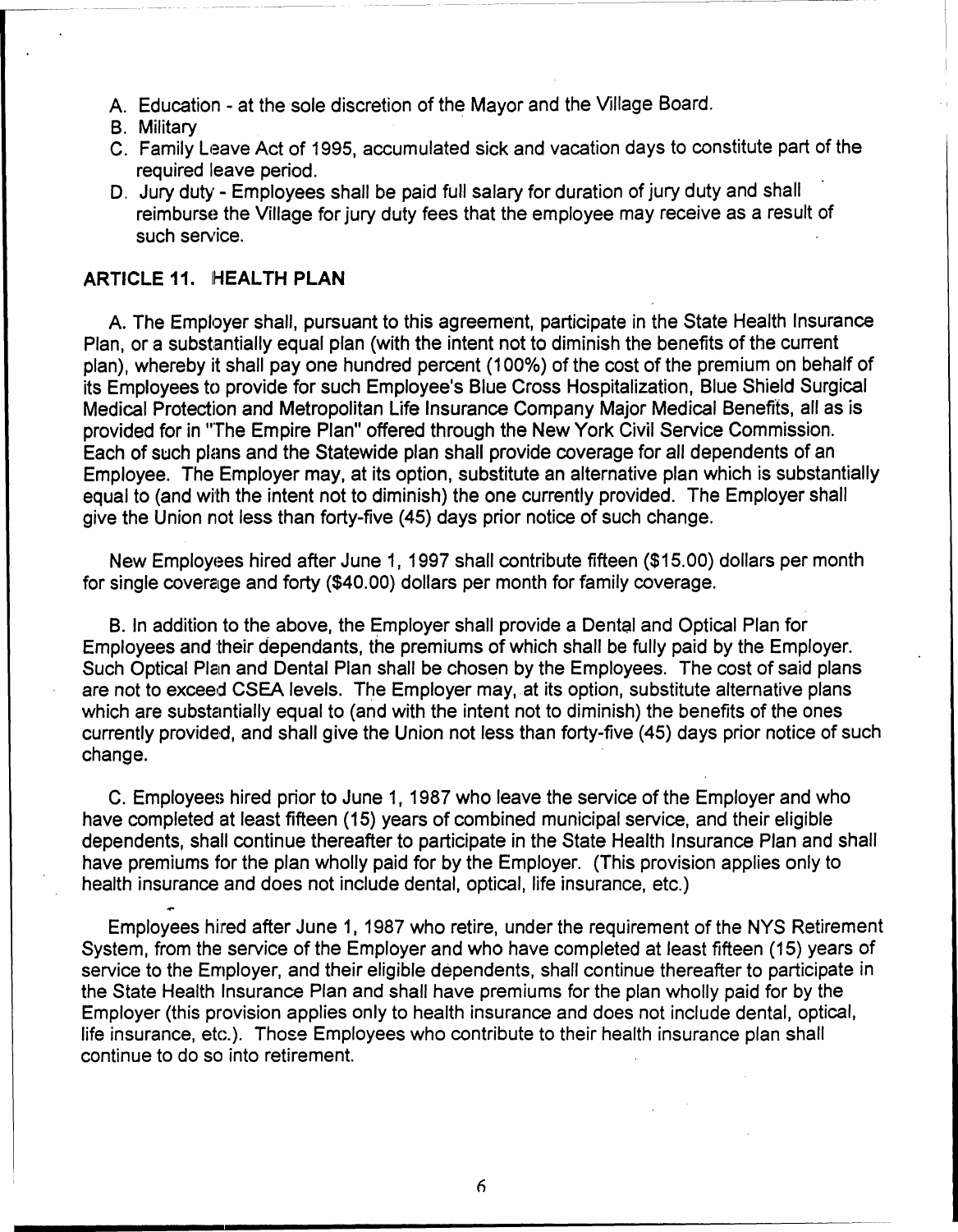# ARTICLE 12. LIFE INSURANCE

The Employer shall obtain and pay for each unit Employee a policy of life insurance which shall provide coverage equal to one and one-half (1.5) times the unit Employee's annual base salary, plus double indemnity in the event of accidental death or dismemberment.

## ARTICLE 13. MISCELLANEOUS INSURANCE BENEFITS

In addition to the other insurance benefits provided in this Agreement, the Employer sha provide, at no cost to the Employees, the following: '

A. Worker's Compensation

**B. NYS Disability Benefits** 

# $\mathsf{ARTICLE\ 14.}\ \mathsf{SICK\ LEAVE}\ \mathsf{L23.}\ \bigoplus_{\text{GMS}}\Big|\left(\frac{1}{\text{G}}\right)\Big|^{q}\Big|^{q}\Big|^{q}\Big|^{q}$

 $^{/\!\!/}$ <sup>F</sup> ~4~.., , , Each Employee shall receive s<del>eventeen</del> (15) sick leave days per year. One half of the remaining annual unused sick days, up to ten  $(1b)$  days, may, at the Employee's option, be liquidated annually at sixty (60%) of the Employee's daily pay rate for each day liquidated (only currently earned days may be liquidated, bank days cannot). The Employee must notify the Employer, in writing, by May 31 of each year of hislher option in order to be paid.

Those Employees who can verify the existence of an accumulated sick leave bank may retain 75% of said bank. The Employee acknowledges and agrees that this bank has no cash surrender value and will not be credited for retirement or any other purpose and is solely limited to the use stated hereunder and will be lost upon Employee leaving Village service. Said bank may only be used in the event of serious illness or injury and only upon the exhaustion of the current year's sick leave allowance. In conjunction with said use, the Employee shall apply for worker's compensation and/or No Fault benefits when available, any payment for wages or salary shall be reimbursed to the Employer.

The Employer may require a doctor's note or examination by a physician designated by the Employer for any such sick leave use, at the discretion of the Mayor. The cost of such doctor's notes or examination shall be paid by the Employer to the extent that it exceeds insurance reimbursement. However, all absences exceeding three (3) days shall require a note from Employee's physician at Employee's expense. The provisions herein are not intended to supersede the provisions of the Civil Service and/or General Municipal Laws.

A. SickJeave shall be authorized in the event of illness or other physical or mental disability of the Employee up to the full extent of accumulated sick leave credits. In the event of illness or disability of a member of the immediate family (parents, spouse or child) requiring the Employee's presence, sick leave credits shall be authorized to a maximum of six (6) days in one (1) fiscal year. Such leave shall be deducted from the Employee's accumulated sick leave credits.

B. Each time an Employee takes sick leave, the Employee is required to give notification of such taking of sick leave before the start of the work day by notifying the Mayor or the Police Department. Any Employee who fails to give such notification shall not be entitled to sick leave for the day in question and shall not be paid for the absence.

7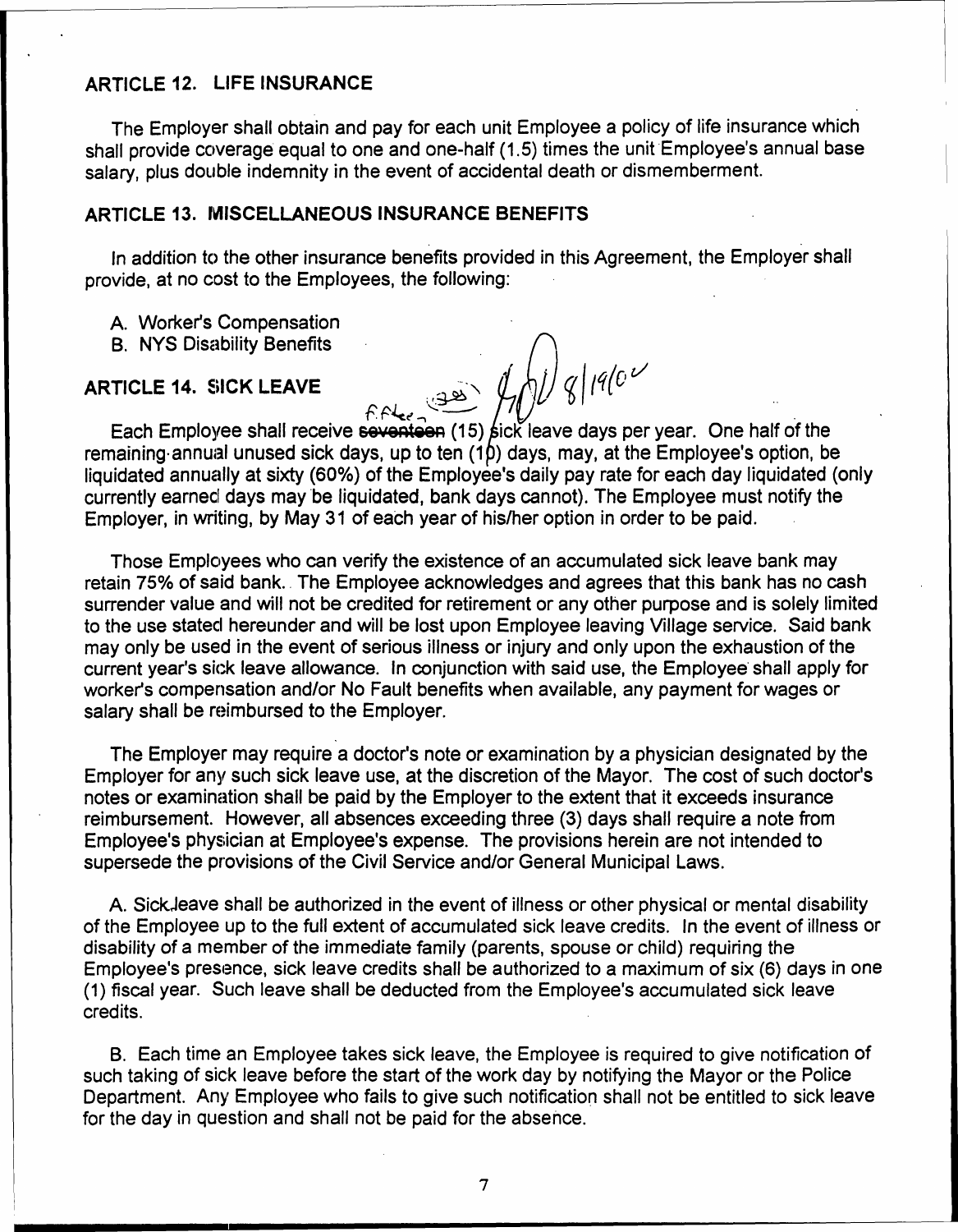C. When an Employee is transferred within the Village service, any accumulated sick leave credits shall be transferred with the Employee.

#### ARTICLE 15. RETIREMENT

An Employee, for the purpose of this Section, shall mean any employee of the Village of Spring Valley who is covered by this agreement, and is a member of the Retirement System as of the date of this agreement, or shall so qualify during the term of this agreement. The Employer shall continue to contribute to the pension of each Employee the required amount corresponding to each Employee's tier level in the Retirement System in accordance with the rules of the Retirement System.

#### **ARTICLE 16. AGENCY SHOP**

The Employer agrees, in accordance with Chapter 208 of the Civil Service Law of the State of New York, to deduct from the salary of an Employee who is not a member of the"Federation, but who is represented by the Federation for the purpose of collective negotiation, an Agency Shop fee in the amount equivalent to the amount of dues payable by a member of the Federation provided that the Federation establish and maintain a procedure providing for the refund to any Ernployee demanding the return of any part of such Agency Shop fee, deductions which represent the Employee's pro-rata share of the expenditures by the Federation for activity of a political nature and not related to terms and conditions of employment. Said fee shall be deducted and remitted in the same manner as stated in Article 17, Section A. The Union shall hold the Village harmless in any disputes arising under this provision.

## ARTICLE 17. PAYROLL DEDUCTIONS

A) Dues Deductions: The Employer shall deduct from the wages of Employees and remit to the Federation regular membership dues and other authorized deductions for those Employees who have signed the appropriate payroll deduction authorizations permitting such deductions. The Employer agrees to deduct and remit such monies exclusively to the Federation as the recognized exclusive negotiating agent for Employees in this agreement.

B) Deferred Compensation Plan: The Employer agrees to provide payroll deduction for Employees who elect to participate in a deferred compensation plan. The Employer shall also forward such deductions in a timely manner to any address as required by the provider of the deferred compensation plan, which is to be determined by the Employees.

C) Miscellaneous Deductions: The Employer agrees to provide payroll deduction for Employees who elect to participate in a Holiday Club, credit union or other savings program. The Employer shall also forward such deductions in a timely manner to the appropriate program administrators.

#### ARTICLE 18. GRIEVANCE AND ARBITRATION PROCEDURE

A grievance shall be defined as a claim that the Employer has violated a provision of this contract and shall be resolved by use of the following procedure:

Step 1: The grievance shall be first presented, within fifteen (15) working days of the occurrence giving rise to the grievance, in writing, by the Federation to the Mayor, who, within fifteen (15) working days thereafter shall reply, in writing to the Federation.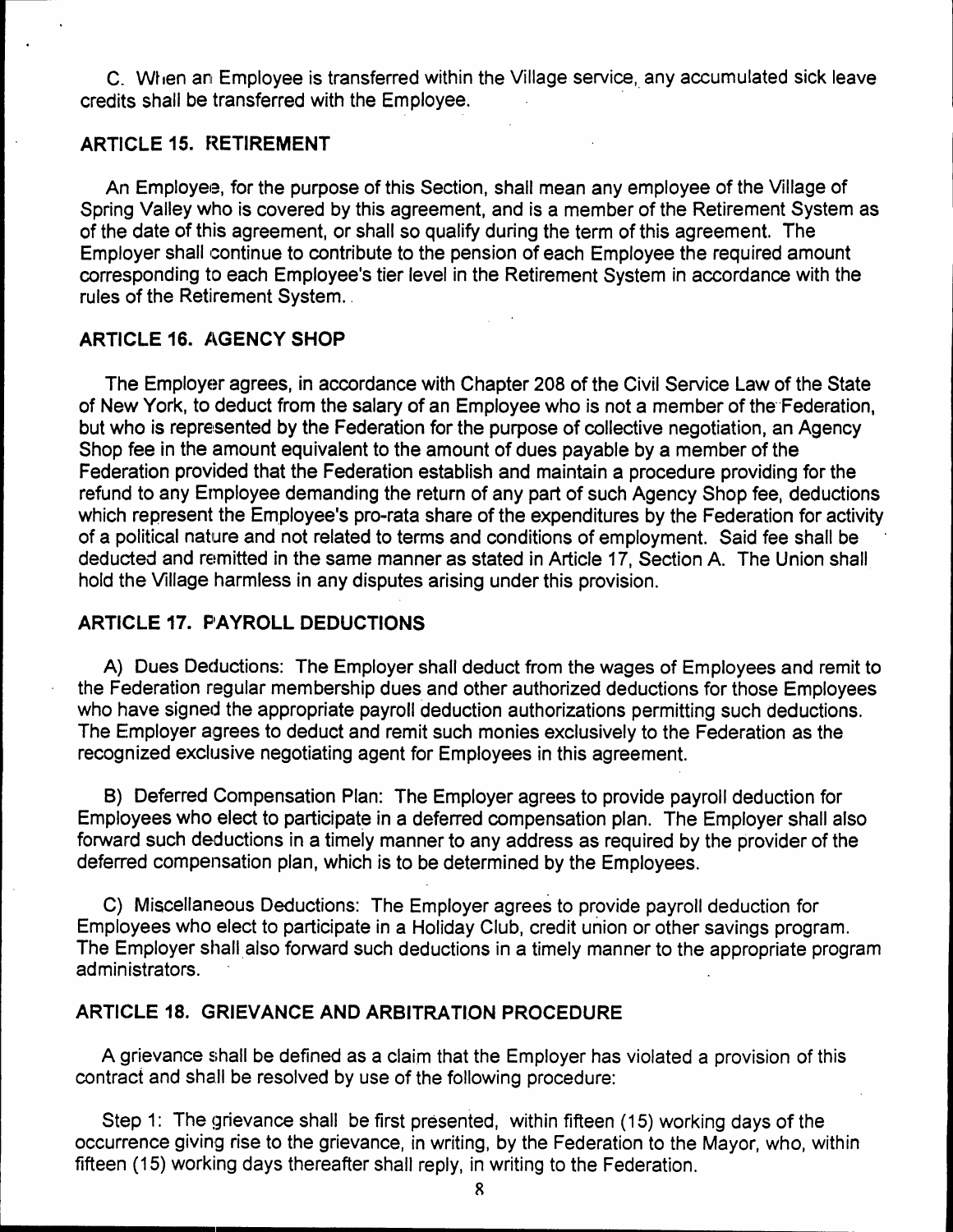Step 2: If the grievance remains unresolved in Step 1, the Federation may elect to submit the grievance to arbitration under the rules and procedures of the New York State Public Employment Relations Board. The Federation shall notify the Mayor, in writing, of its intent to proceed to arbitration. The arbitrator shall have no power to add to, subtract from or change any of the provisions of this contract, nor shall he have the authority to render any decision which conflicts with a law, rule or regulation binding upon the Employer, nor to impose any obligation on the Employer which is not specifically set forth in this contract. The decision of the arbitrator shall be final and binding on both parties of this contract. The fees and expenses of the arbitration shall be shared equally by the Employer and the Federation.

# ARTICLE 19. NO STRIKE

The Federation affirms that it does not assert the right to strike against the Employer, and agrees that it will not assist or participate in any such strike, or impose upon any of its members, or others, an obligation to conduct, assist or participate in such strike.

# **ARTICLE 20. REPRESENTATION ON DISPUTES**

The Federation shall represent any Employee covered by this agreement in disputes or with reference to grievances as to salaries, benefits and to other conditions of employment, in accordance with procedure established by the New York State Public Employment Relations Board (P.E.R.B.).

# ARTICLE 21. CONTINUANCE OF BENEFITS DURING IMPASSE

In the event that, on the expiration of this Agreement, there should be an impasse as is defined in the Public Employees' Fair Employment Act, all of the benefits under this Agreement shall continue until the resolution of such impasse.

# ARTICLE 22. LEGISLATIVE NOTICE

IT IS AGREED BY AND BETWEEN THE PARTIES THAT ANY PROVISION OF THIS AGREEMENT REQUIRING LEGISLATIVE ACTION TO PERMIT ITS IMPLEMENTATION BY AMENDMENT ()F LAW OR BY PROVIDING THE FUNDS THEREFOR, SHALL NOT BECOME EFFECTIVE UNTIL THE APPROPRIATE LEGISLATIVE BODY HAS GIVEN APPROVAL.

#### ARTICLE 23. SAVINGS CLAUSE

If any provision of this Agreement shall be declared illegal or an unfair labor practice by reason of an existing or subsequently enacted legislation or by decree of a court of competent jurisdiction or by the decision of any authorized government agency, such invalidation of a portion of this Agreement shall not invalidate the remaining portions thereof, it being understood that the remaining portions shall remain in full force and effect. Within thirty (30) days after a provision of this Agreement is declared to be illegal or an unfair labor practice, the Employer and the Federation will meet for the purpose of negotiating substitute terms which would overcome the provision found to be objectionable.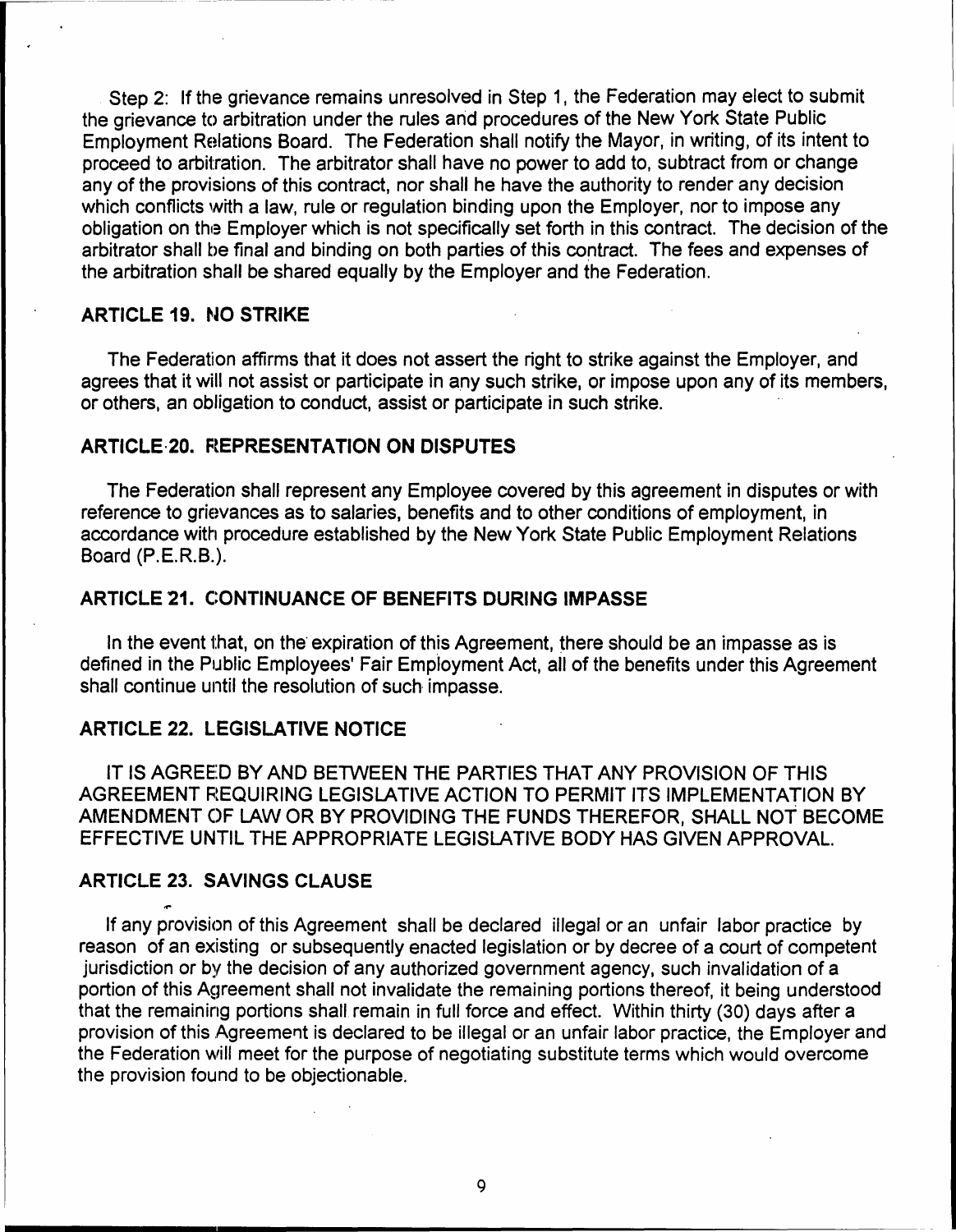# ARTICLE 24. EMPLOYER-OWNED VEHICLES

A. The Employer will continue to provide, at no cost to the Employee, appropriate vehicles for twenty-four hour a day use by the Building Inspector and the Superintendent of Public Works. These vehicles will only be used for Village business.

B. For all Employees required to use their personal vehicles for any official business of the Employer, the E:mployer shall reimburse such Employees for mileage at the prevailing federal or county rate, whichever is higher. In addition to mileage, the Employer shall reimburse the cost of tolls and parking, upon submission of appropriate receipts, as authorized and required.

#### ARTICLE 25. WORK HOURS

A. Employees, with the exception of the Superintendent of Public Works and the Recreation Activities Coordinator, shall work a thirty-five (35) hour work week, consisting of five (5) seven (7) hour days. '

B. The Superintendent of Public Works and the Recreation Activities Coordinator shall work a forty (40) hour work week.

## ARTICLE 26. RETROACTIVITY OF AGREEMENT

The provisions of this agreement shall become effective June 1, 2001, except as otherwise specifically noted herein.

#### **ARTICLE 27. SAVE HARMLESS**

The Village shall save harmless and protect all employees covered by this Agreement from financial loss arising out of any claims, demands, suit or judgment by reason of alleged negligence resul'ting in accidental bodily injury to any person, providing such employee, at the time of the accident or injury, was acting in the discharge of his duties within the scope of his employment. Ernployees shall notify the Mayor of any accident or claim against them which might be covered by this section, as soon as possible after the employee knows of the claim.

IN WITNESS WHEREOF, the parties have hereto caused this agreement to be executed by its respective officers the day and year first above written.

VILLAGE OF SPRING . By:  $120/512/20/60$  8/19/02  $\mathsf{George}\,\mathcal{D}$ . Darden, Mayor UNITED FEDERATION OF POLICE OFFICERS, INC.

By: *(24) il un field*<br>Ralph M. Purdy, Presider

.